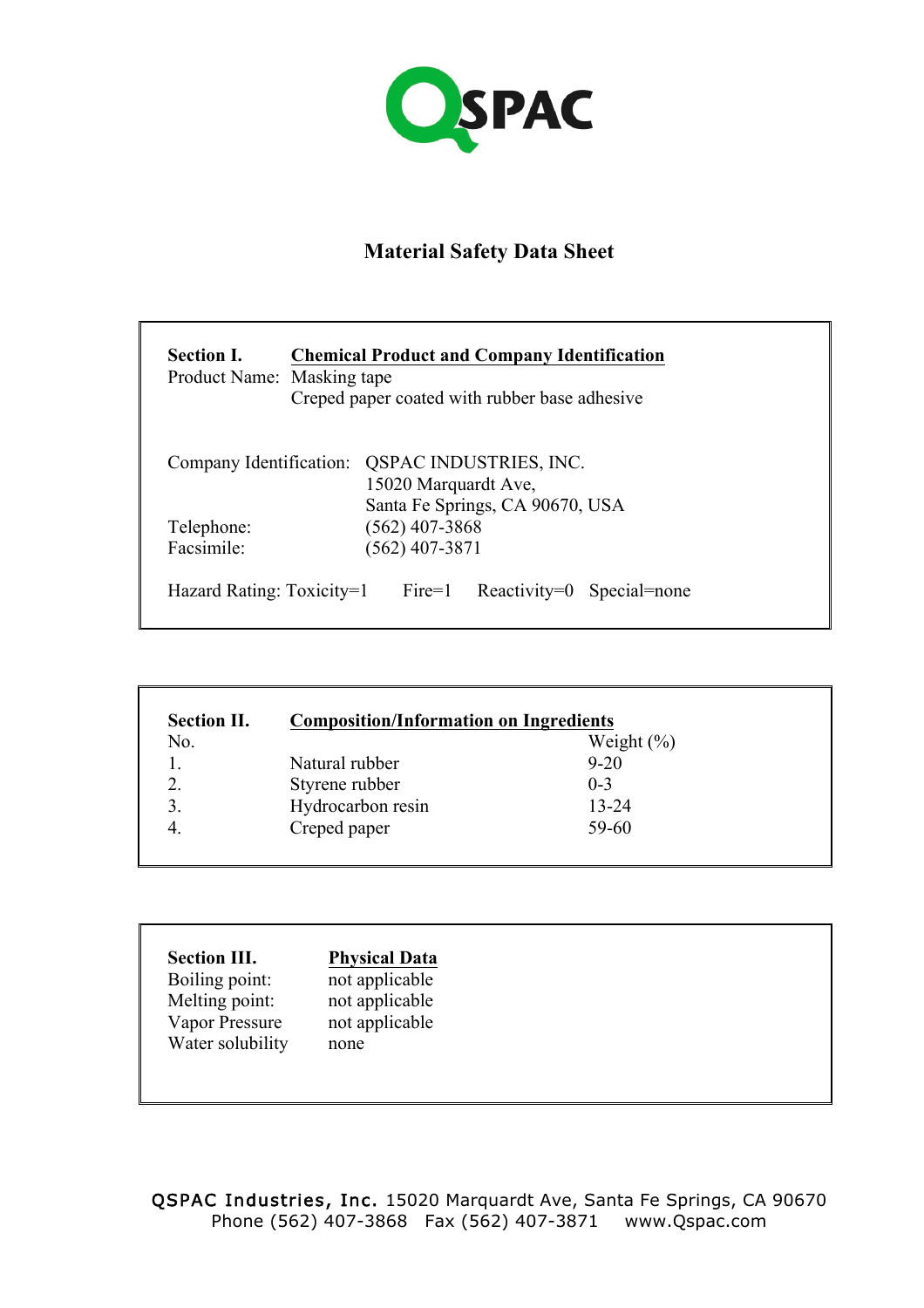

### **EMERGENCY RESPONSE**

# **Section IV. Emergency First Aid Information** Inhalation No need anticipated Eye Contact Flush eyes with water for at least 15 minutes. Consult a physician if irritation persists. Skin Contact No need anticipated Ingestion No need anticipated

**Section V. Spill or Leak Information** not applicable

### **Section VI. Fire Fighting Information**

Unusual Fire and Explosion Hazard: None

Extinguishing Agents: Agents approved for Class A hazard (e.g. halogenated agent, foam, steam) or water fog.

Fire Fighting Procedures: Individuals should perform only those fire-fighting procedures for which they are trained.

Personal Protective Equipment:

Wear self-contained breathing apparatus (pressure-demand MSHA/NIOSH approved (or equivalent) and full protective gear.

### **Section VII. Reactivity**

Dangerous Reaction: none identified.

Hazardous Decomposition:

Thermal decomposition can produce carbon monoxide, carbon dioxide, acrylic monomers, acrid smoke, metal fumes, and other harmful products.

Stability: Stable unless subjected to extremely strong acids, oxidizers and reducing agents.

QSPAC Industries, Inc. 15020 Marquardt Ave, Santa Fe Springs, CA 90670 Phone (562) 407-3868 Fax (562) 407-3871 www.Qspac.com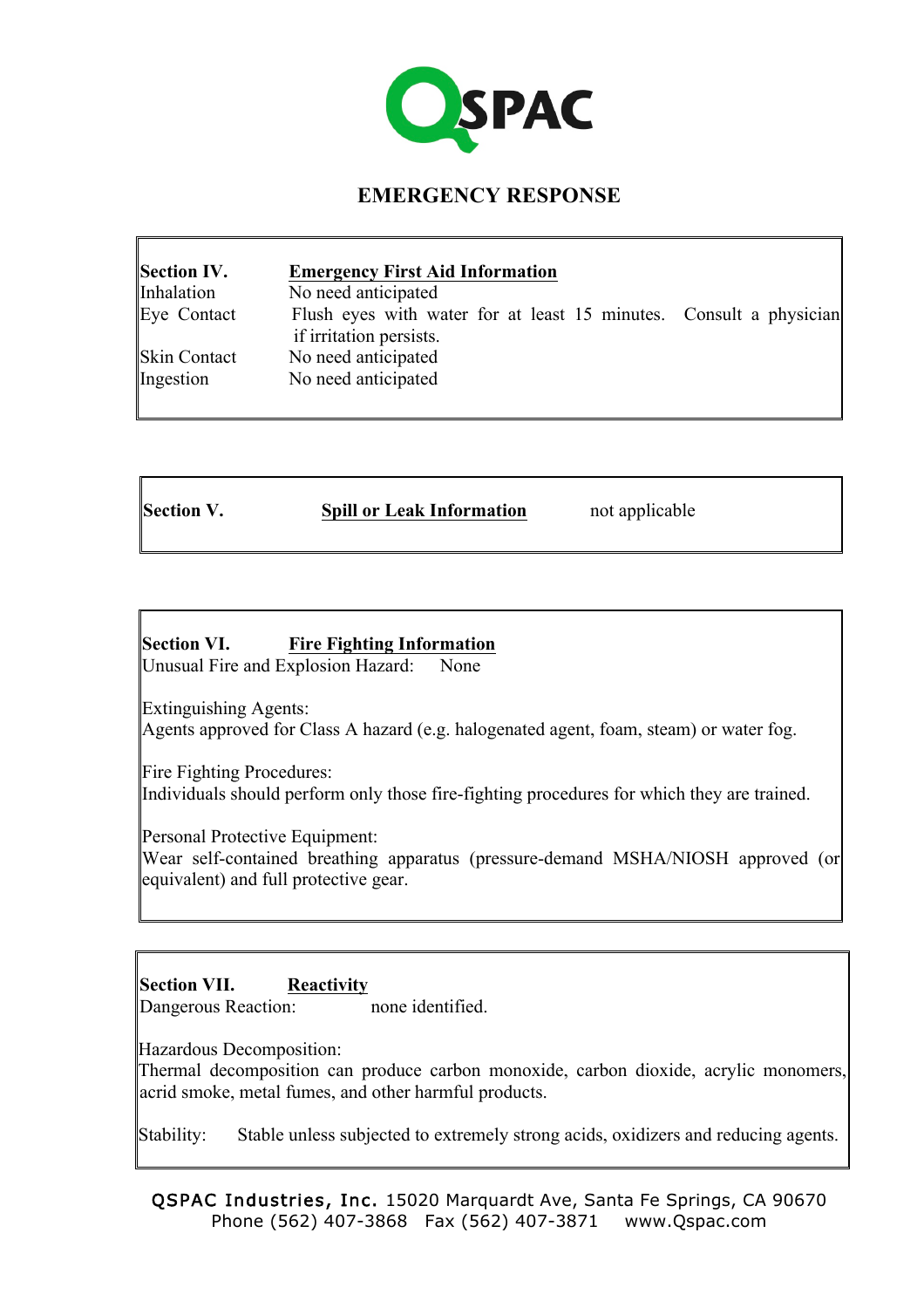

| <b>Section VIII.</b><br><b>Health Hazards</b><br>Primary Routes of Exposure                                                  |  |  |  |
|------------------------------------------------------------------------------------------------------------------------------|--|--|--|
| Inhalation                                                                                                                   |  |  |  |
|                                                                                                                              |  |  |  |
| <b>Eye Contact</b>                                                                                                           |  |  |  |
| <b>Skin Contact</b>                                                                                                          |  |  |  |
| Inhalation                                                                                                                   |  |  |  |
| Effect:                                                                                                                      |  |  |  |
| Considered a non-respirable solid. No significant irritation expected other possible<br>mechanical irritation.<br>First Aid: |  |  |  |
| If adverse effect occurs, remove person(s) to uncontaminated area. Get medical<br>attention.                                 |  |  |  |
| Protection:                                                                                                                  |  |  |  |
| None required.                                                                                                               |  |  |  |
| <b>Eye Contact</b>                                                                                                           |  |  |  |
| Effect:                                                                                                                      |  |  |  |
| No significant irritation expected other possible mechanical irritation.                                                     |  |  |  |
| First Aid:                                                                                                                   |  |  |  |
| Flush eye with plenty of water.                                                                                              |  |  |  |
| Protection:                                                                                                                  |  |  |  |
| None required.                                                                                                               |  |  |  |
| <b>Skin Contact</b>                                                                                                          |  |  |  |
| Effect:                                                                                                                      |  |  |  |
| No significant irritation expected other possible mechanical irritation.                                                     |  |  |  |
| First Aid:                                                                                                                   |  |  |  |
| Wash exposed skin with soap and water.                                                                                       |  |  |  |
| Protection:                                                                                                                  |  |  |  |
| None required.<br>However, use of protective gloves/clothing is good industrial practice.                                    |  |  |  |
| Chronic effects:                                                                                                             |  |  |  |
| Can cause slight irritation.                                                                                                 |  |  |  |
|                                                                                                                              |  |  |  |
|                                                                                                                              |  |  |  |
|                                                                                                                              |  |  |  |